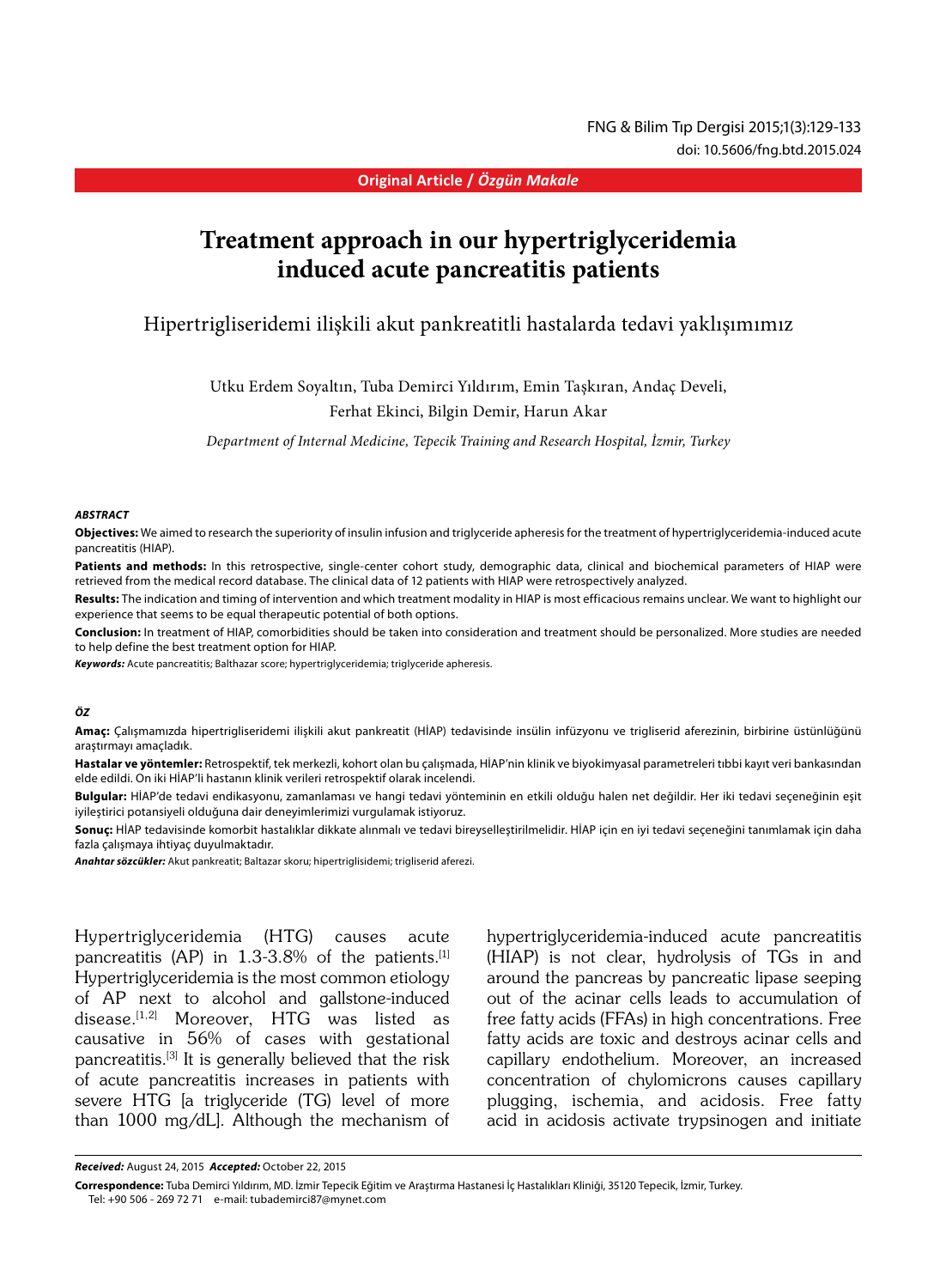acute edematous and necrotizing pancreatitis. Interestingly, beyond the apparent significance of a TG threshold level to initiate AP, the severity of HIAP does not seem to correlate directly with TG level. Although the patient is undergoing treatment, the clinician should investigate the etiology of the HTG, such as reviewing patient medications, medical history, or obtaining a detailed family history looking for familial hyperlipidemias. Frederickson classification I, IV, and V dyslipidemias are associated with severe HTG and predisposition for AP.<sup>[4]</sup> Type IV, known as familial HTG or familial combined hyperlipidemia, is autosomal dominant and presents in adulthood. Hypertriglyceridemiainduced acute pancreatitis occurs often in untreated or uncontrolled diabetes.<sup>[1,2,5]</sup> In type I diabetes the absence of insulin reduces the ability of lipoprotein lipase to reduce TG subversion into fatty acids, resulting in elevated TG levels<sup>[6]</sup> In type II diabetes, insulin resistance leads to enhanced production and reduced clearance of TG.[7] Diabetic ketoacidosis may pose a separate risk for HTG. The role of alcohol in HTG is unclear but may be attributed to alcohol competing with free fatty acids for oxidation, leaving more free fatty acids available for TG synthesis.<sup>[5]</sup> In addition, hypothyroidism, medications (i.e estrogen, protease inhibitors, olanzapine, mirtazapine, isotretinoin) are known to raise the serum TG level.

Multiple treatment modalities have been suggested in the management of HIAP. Hypertriglyceridemia-induced acute pancreatitis has been treated with infusions of insulin and/or heparin to enhance lipoprotein lipase activity, and apheresis to remove TG. To date, no randomized trials have compared the efficacy of insulin and heparin to apheresis for the treatment of HIAP. There are no definitive guidelines for severe HIAP therapy. However, maintenance of TG levels below 500 mg/dL has been seen in multiple case series to expedite clinical improvement.[2]

Since patients with HIAP need therapeutic strategies aimed at rapidly reducing serum TG levels, we have retrospectively reviewed the cases hospitalized with the diagnosis of HIAP that were successfully treated by either insulin and TG apheresis.

### 130 FNG & Bilim Tıp Dergisi

# PATIENTS AND METHODS

This retrospective study comprised of 12 patients (8 males, 4 females; mean 41.58 years; range 33 to 54 years) admitted to Izmir Tepecik Training and Research Hospital with hyperlipidemic pancreatitis and who were treated besides the usual treatment of AP with either insulin infusion and TG apheresis between January  $1<sup>st</sup> 2012$ and December  $31^{st}$  2014. In addition to serum TG concentrations >1,000 mg/dL, at the time of admission to the emergency department the patients were enrolled in this retrospective study who fulfilled clinical (suggestive abdominal pain), analytical (elevated serum amylase and lipase or urine amylase three times the upper limit of normal) and radiological (abdominal CT) criteria of acute pancreatitis. We gathered information on demographic data, a family history of dyslipidemia, and a personal history of dyslipidemia, medical treatment of dyslipidemia, diabetes, hypertension, previous episodes of pancreatitis, alcohol consumption, and smoking, as well as biochemical and hematological data. The patients were classified for severity according to their Ranson criteria and Balthazar score. Insulin was administered intravenously in continuous infusion of 0.1-0.3 U/kg per hour with titration as required or we used a Liposorber® D DL-75 column with a Kaneka MA-03 machine (Kaneka Corporation, Osaka, Japan). DL-75 is a whole blood adsorption filter and part of the Liposorber® D system for TG apheresis. The patients' medical records were retrospectively evaluated in this study.

# RESULTS

Since, 12 patients were eligible for inclusion, the clinical (Balthazar score, Ranson criteria), demographical data, serum TG levels and history of various comorbidities of 12 patients with HIAP were summarized in Table 1. A retrospective analysis of 12 cases of HIAP in the Department of Internal Medicine in our hospital during January  $1^{st}$  2012 and December 31 $^{st}$  2014 was performed; the clinical treatment features were analyzed in terms of treatment options, length of stay in hospital and Ranson score. Non of the patients enrolled in the study had a past medical history of alcohol and familial hyperlipidemia. The serum TG levels ranged from 1,035 mg/dL to 2,381 mg/dL, with a mean of 1,701.4 mg/dL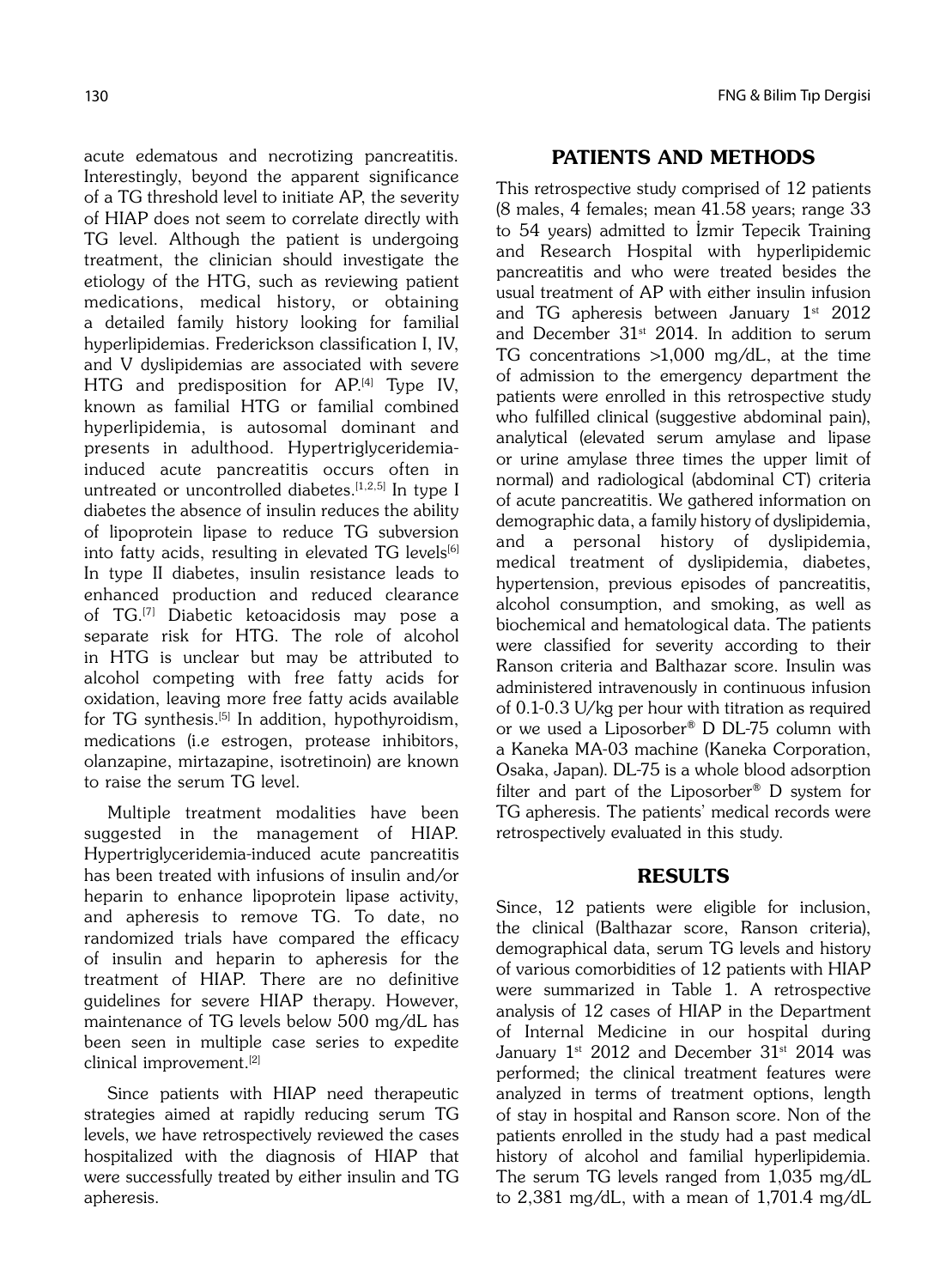| Patient | Age/gender | Hospitalization<br>time (days) | Comorbidite | Baltazar<br>score | Ranson<br>criteria | Treatment<br>approach | Pre-treatment<br>triglyceride levels<br>(mg/dL) | Triglyceride levels<br>at discharge<br>(mg/dL) |
|---------|------------|--------------------------------|-------------|-------------------|--------------------|-----------------------|-------------------------------------------------|------------------------------------------------|
|         | 45/F       | 6                              | <b>HTN</b>  | A                 |                    | A                     | 1857                                            | 270                                            |
| 2       | 34/M       | 6                              | DM, DL      | Α                 |                    |                       | 1617                                            | 387                                            |
| 3       | 40/M       | 8                              | <b>HTN</b>  | D                 |                    | A                     | 1035                                            | 224                                            |
| 4       | 40/M       | 5                              | DM, DL      | C                 | 2                  |                       | 1057                                            | 299                                            |
| 5       | 50/M       | 7                              | HTN, DL     | D                 | 2                  | A                     | 2381                                            | 380                                            |
| 6       | 42/M       | 6                              | DM. DL      | C                 | 2                  |                       | 1974                                            | 234                                            |
|         | 37/M       | 12                             | DL          | D                 |                    | Α                     | 1717                                            | 338                                            |
| 8       | 50/F       | 10                             | <b>HTN</b>  | С                 | 2                  | A                     | 1467                                            | 248                                            |
| 9       | 33/M       | 5                              | DM          | C                 |                    |                       | 1608                                            | 187                                            |
| 10      | 39/F       | 11                             | <b>HTN</b>  | D                 | 2                  | A                     | 2285                                            | 356                                            |
| 11      | 35/M       | 12                             | DM, DL      | D                 |                    |                       | 1635                                            | 329                                            |
| 12      | 54/F       | 6                              | HTN, DM     | D                 | 2                  |                       | 1784                                            | 192                                            |

Table 1. The clinical, demographic data and serum triglyceride levels before and after the treatment

HTN: Hypertension; DM: Diabetes mellitus; DL: Dyslipidemia; A: Apheresis; I: Insulin.

(Table 1). Mean hospital stay of the patients and TG levels at the discharge were evaluated. Mean hospital stay of the patients was 7.8 days (ranged from 5 days to 12 days). Interpretation of the results showed insulin was administered in diabetic patients (n=6) and TG apheresis was performed in the other patients (n=6). The types of treatment performed and TG levels at the discharge were summarized in Table 1. We had six patients with a Baltazar grade 4 score. Among these six patients with a Baltazar grade 4 (D) score, four of them were in apheresis, two of them were in insulin infusion group. Triglyceride reduction ratios were evaluated. Mean TG reduction ratios were 84.55% and 81.78% in the insulin infusion and apheresis group, respectively (p>0.05). Triglyceride reduction ratios were also evaluated in terms of Ranson criteria. Triglyceride reduction ratios were 81.38% and 83.43% in patients with Ranson score 1 and in patients with Ranson score 2, respectively. Mean TG reduction ratios were 82.21% and 82.60% in the insulin infusion and apheresis group, respectively (p>0.05) without considering Balthazar score, Ranson criteria. There was no statistical difference between the two groups (insulin and apheresis) in terms of mean hospital stay, short-term mortality and morbidity.

# DISCUSSION

Hypertriglyceridemia-induced acute pancreatitis often presents in uncontrolled diabetics, [1,2] insulin can both enhance lipoprotein lipase activity and manage hyperglycemia.<sup>[8]</sup> However, insulin is not limited to HIAP in diabetics, and has successfully treated non-diabetics with HIAP.<sup>[9,10]</sup> Intravenous insulin may be more effective than subcutaneous insulin in severe cases of HIAP given the potential limitations of absorption with the subcutaneous route. Intravenous insulin may be given as a continuous infusion starting with 0.1-0.3 U/kg per hour with titration as required.

Apheresis for HTG treatment was first reported in 1978.[11] Since then many case reports and series have utilized apheresis for HTG.<sup>[12,13]</sup> Apheresis may also confer an additional benefit by allowing removal of proteases associated with AP or hypothetically an infusion of protease inhibitors.<sup>[14]</sup> However, Leese et al.<sup>[15]</sup> infused fresh frozen plasma into 72 patients with AP in an attempt to replenish proteins in the anti-protease system, but found no improvement in clinical outcome.

In a study by Chen et al.,  $[16]$  patients with HIAP were studied before and after apheresis was available at their hospital. Here, 34 patients were in the first group, when plasmapheresis was not available, and 20 patients were in the second group, when plasmapheresis was available. Comparison of the two groups showed no statistical difference in mortality or complications, leading to the conclusion that apheresis had little benefit on overall mortality and morbidity. Even when patients with severe HIAP (Ranson ≥3) were analyzed separately, apheresis did not improve overall rates of mortality or complications. The lack of benefit was attributed to a delay in the initiation of apheresis in this study. Establishment of indications for apheresis and guidelines for its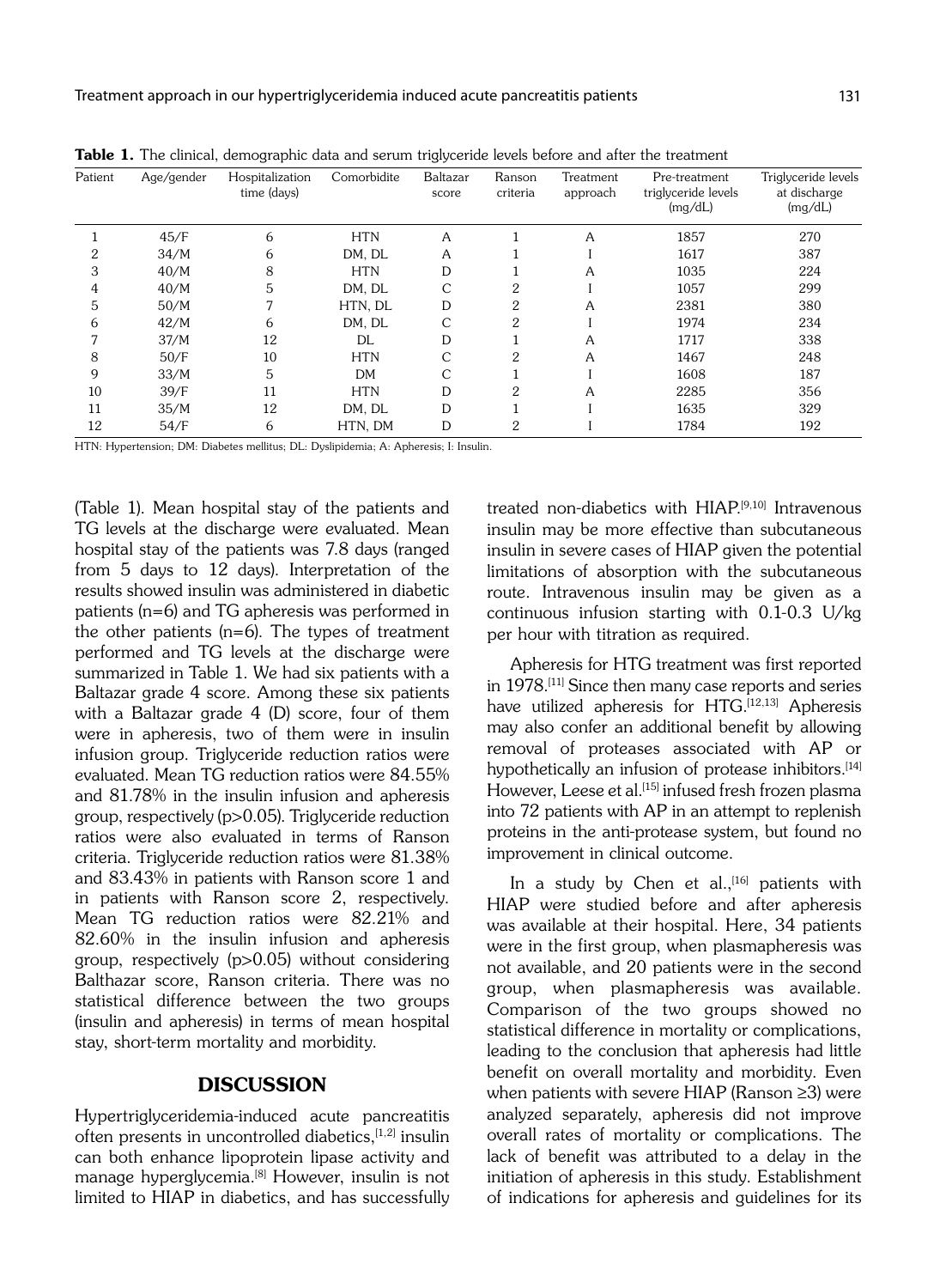

Figure 1. Proposed approach to hypertriglyceridemic pancreatitis. AP: Acute pancreatitis.

timing will require further investigation. However, early initiation of treatment with HIAP is likely to be beneficial. Several considerations regarding technical factors for apheresis have been initially addressed. According to a committee of the American Society of Apheresis in 2013, TG apheresis is recommended to treat patients with HIAP as Category III indication. No official recommendations exist regarding HTGP management, and evidence based data is lacking. Patients with HIAP need to be hospitalized and treated with insulin infusion or therapeutic apheresis (Figure 1). Our series provides data on 12 consecutive patients who underwent either TG apheresis and insulin infusion due to acute pancreatitis and severe HTG. Other authors did not find a clear association between the use of TG apheresis and either improvement length of stay in overall hospital length of stay or in the prevention of complications secondary to pancreatitis.<sup>[17]</sup> Furthermore, differences in morbidity and mortality were not found between patients with HIAP treated with plasma exchange and conventionally like our study.[18]

## Conclusion

Hypertriglyceridemic acute pancreatitis can be treated with TG apheresis, with very few adverse effects. As the indication for TG apheresis is not supported by randomized clinical trials, multicenter studies are needed in order to provide a sufficient sample size and in which the patients are randomized to receive either conventional treatment or TG apheresis. This will enable determination of the benefits in terms of short and long-term mortality and morbidity derived from the procedure.

#### Declaration of conflicting interests

The authors declared no conflicts of interest with respect to the authorship and/or publication of this article.

### Funding

The authors received no financial support for the research and/or authorship of this article.

# REFERENCES

- 1. Fortson MR, Freedman SN, Webster PD. Clinical assessment of hyperlipidemic pancreatitis. Am J Gastroenterol 1995;90:2134-9.
- 2. Toskes PP. Hyperlipidemic pancreatitis. Gastroenterol Clin North Am 1990;19:783-91.
- 3. Chang CC, Hsieh YY, Tsai HD, Yang TC, Yeh LS, Hsu TY. Acute pancreatitis in pregnancy. Zhonghua Yi Xue Za Zhi (Taipei) 1998;61:85-92.
- 4. Fredrickson DS. An international classification of hyperlipidemias and hyperlipoproteinemias. Ann Intern Med 1971;75:471-2.
- 5. Yadav D, Pitchumoni CS. Issues in hyperlipidemic pancreatitis. J Clin Gastroenterol 2003;36:54-62.
- 6. Havel RJ. Approach to the patient with hyperlipidemia. Med Clin North Am 1982;66:319-33.
- 7. Rivellese AA, De Natale C, Di Marino L, Patti L, Iovine C, Coppola S, et al. Exogenous and endogenous postprandial lipid abnormalities in type 2 diabetic patients with optimal blood glucose control and optimal fasting triglyceride levels. J Clin Endocrinol Metab 2004;89:2153-9.
- 8. Alagözlü H, Cindoruk M, Karakan T, Unal S. Heparin and insulin in the treatment of hypertriglyceridemiainduced severe acute pancreatitis. Dig Dis Sci 2006;51:931-3.
- 9. Jabbar MA, Zuhri-Yafi MI, Larrea J. Insulin therapy for a non-diabetic patient with severe hypertriglyceridemia. J Am Coll Nutr 1998;17:458-61.
- 10. Mikhail N, Trivedi K, Page C, Wali S, Cope D. Treatment of severe hypertriglyceridemia in nondiabetic patients with insulin. Am J Emerg Med 2005;23:415-7.
- 11. Betteridge DJ, Bakowski M, Taylor KG, Reckless JP, de Silva SR, Galton DJ. Treatment of severe diabetic hypertriglyceridaemia by plasma exchange. Lancet 1978;1:1368.
- 12. Bae JH, Baek SH, Choi HS, Cho KR, Lee HL, Lee OY, et al. Acute pancreatitis due to hypertriglyceridemia: report of 2 cases. Korean J Gastroenterol 2005;46:475-80.
- 13. Yeh JH, Chen JH, Chiu HC. Plasmapheresis for hyperlipidemic pancreatitis. J Clin Apher 2003;18:181-5.